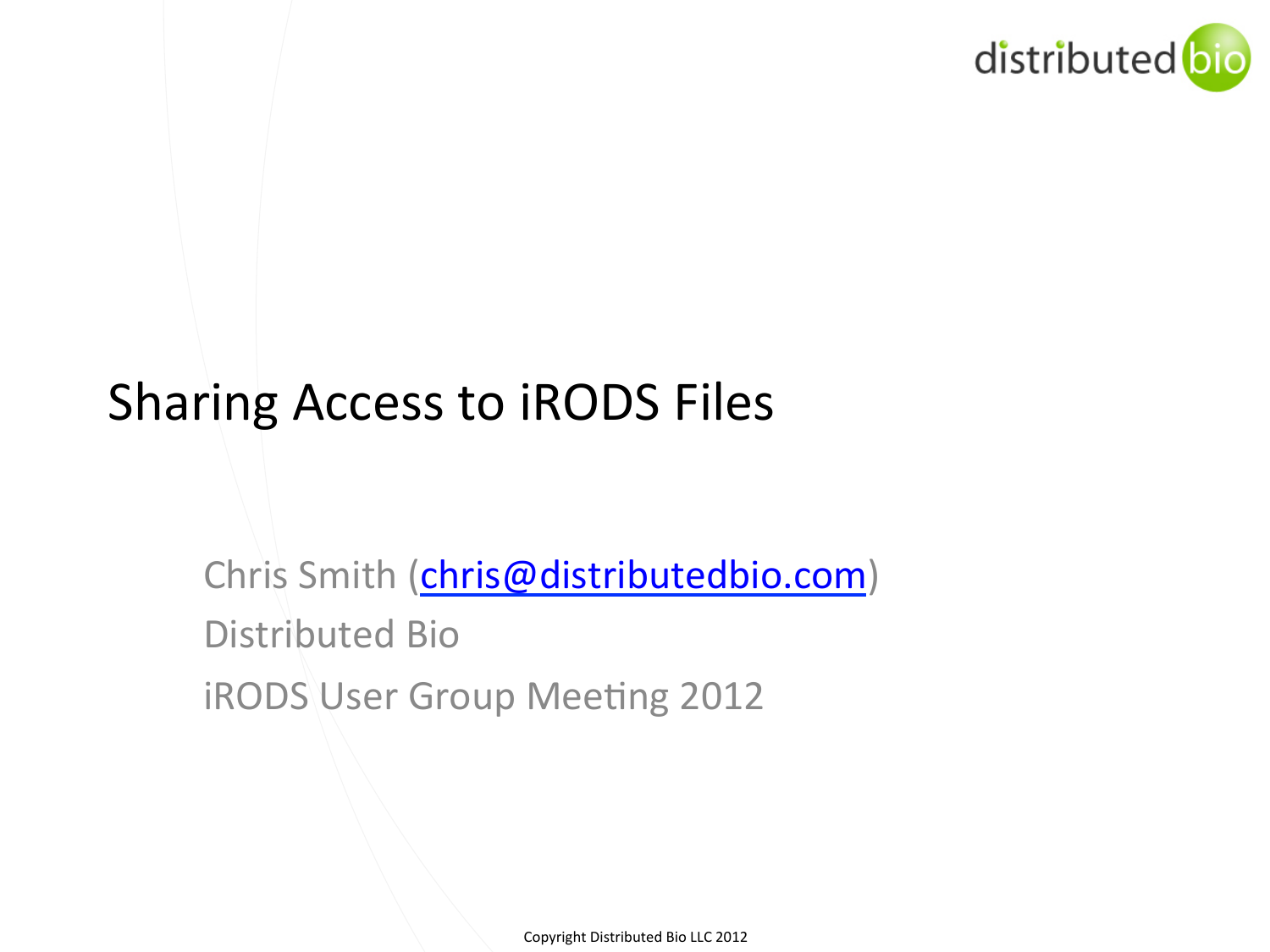

## Pharma iRODS Implementation Goals

- Find projects through metadata
	- Collate metadata from disparate databases and files in single location
	- $-$  Owner, sample, organism, experiment etc..
	- $-$  Simple interface to search and find the right file
- Pro-actively manage high performance, but limited, cluster storage
	- $-$  ~50 million files, 250TB
	- Which projects should be off cluster storage
- Allow users to drive life cycle
	- $-$  Previously admins did all the heavy lifting moving data around
- **Provide an archive tier** 
	- $-$  But still allow for querying and easy retrieval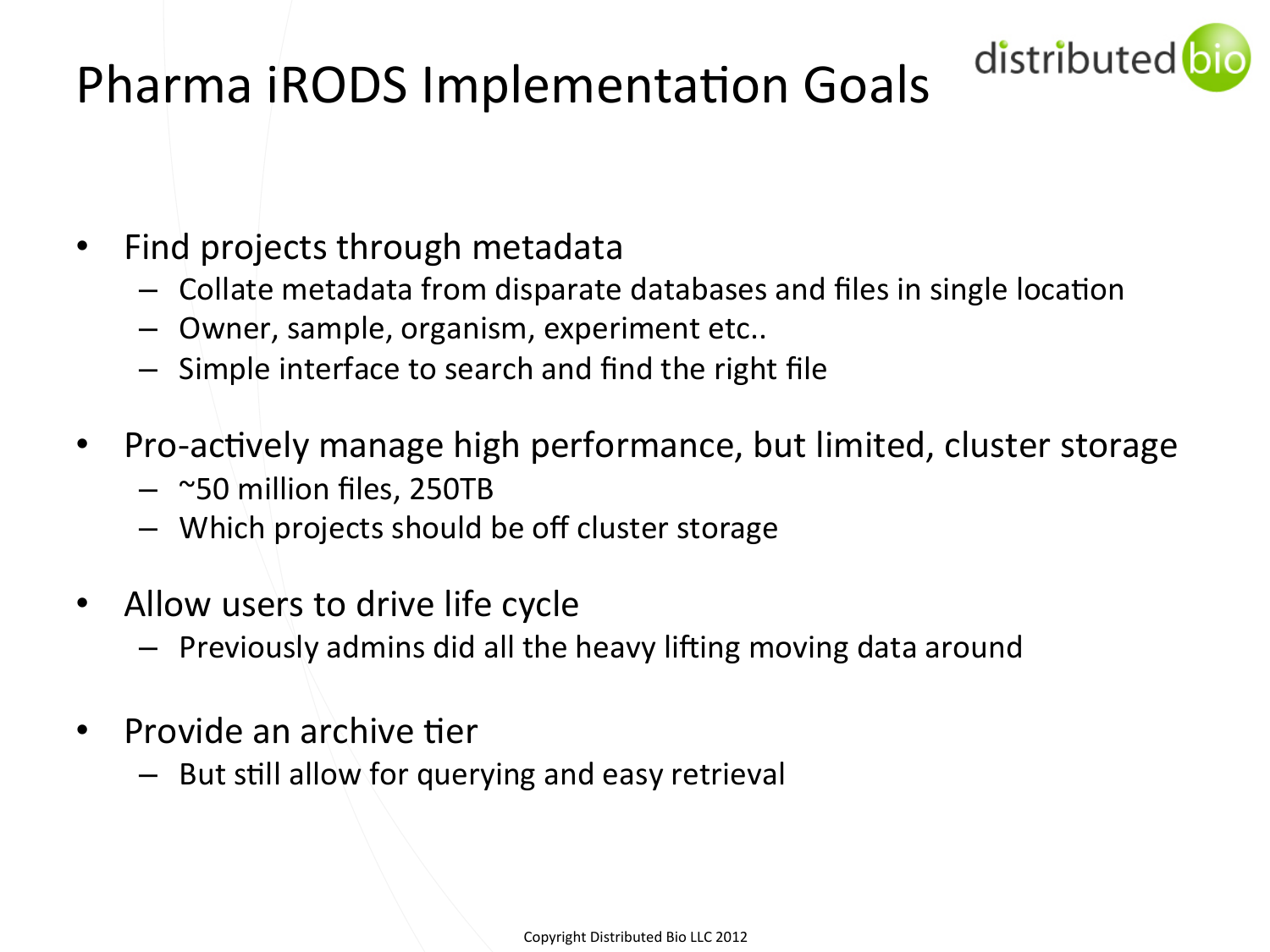# Pharma iRODS Implementation Requirements

- iRODS should not get between users and their normal data processing activities
	- $-$  or degrade performance ... FUSE filesystem on cluster is not feasible
- Should not have to move data from the cluster storage in order to allow for querying
	- need to register it into iRODS "in place"
- The cluster storage represents "the truth", and iRODS needs to reflect this truth
	- $-$  that includes when moving data from the second tier back to the cluster storage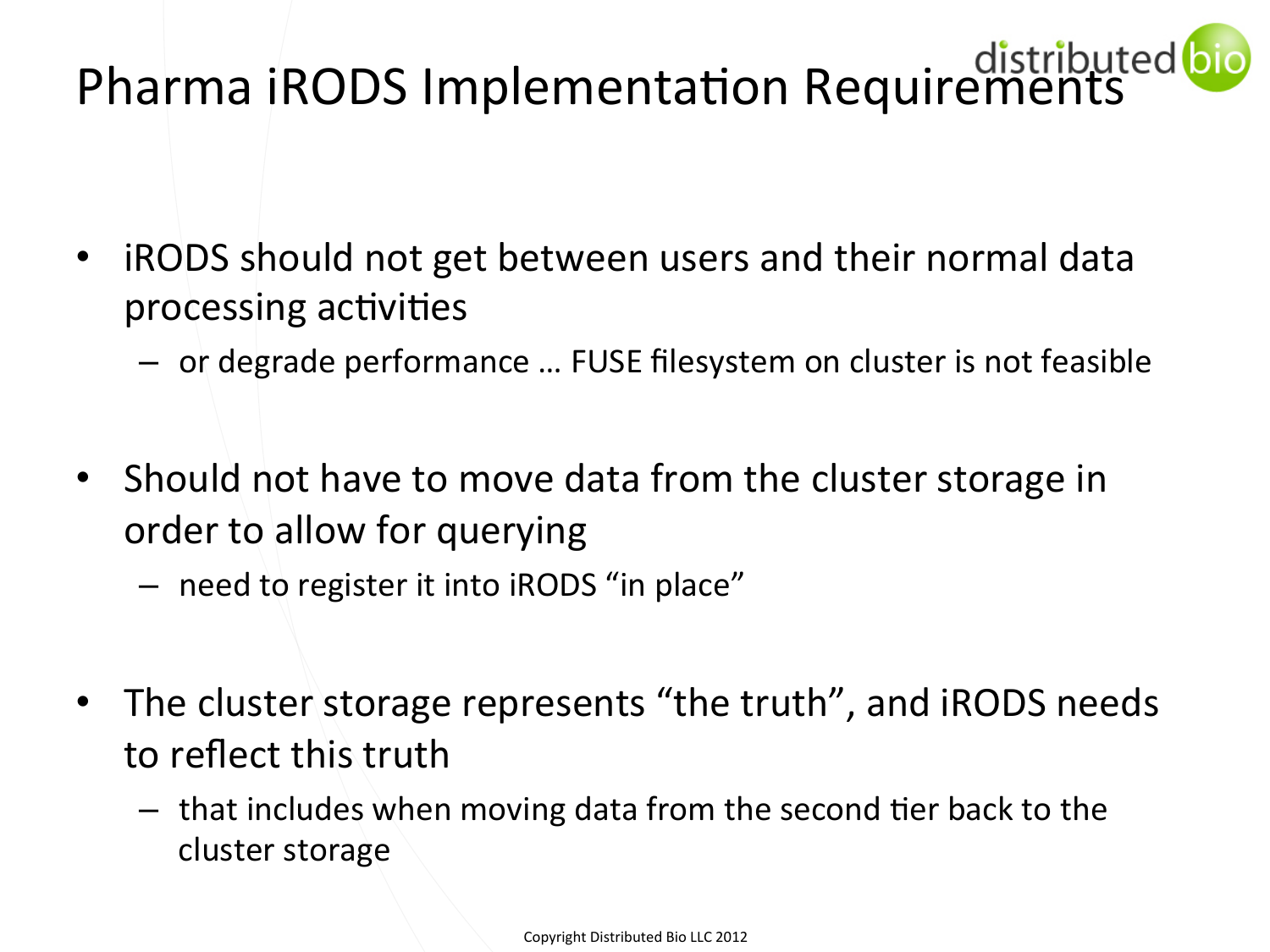

### Pharma iRODS Architecture

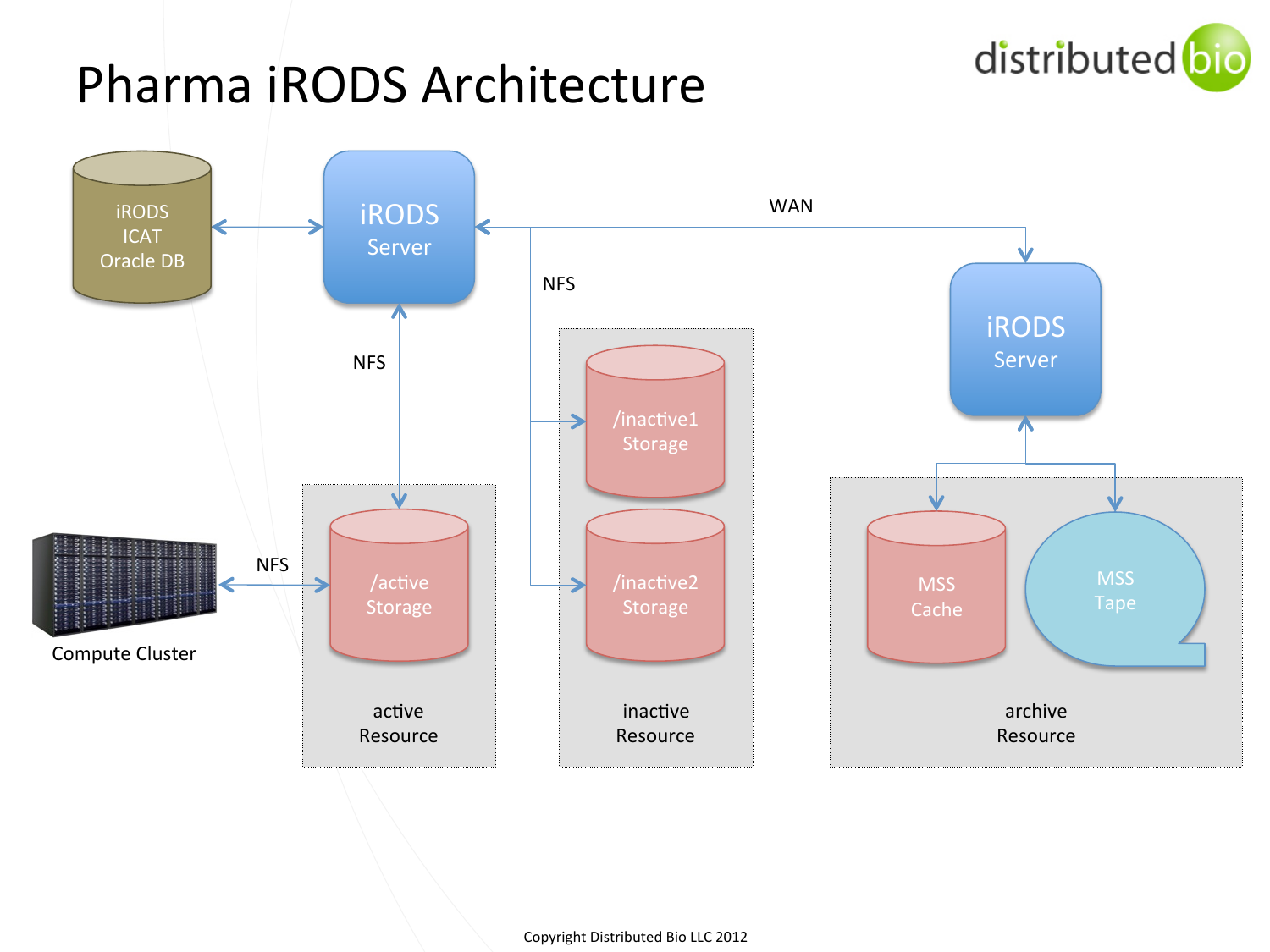## Pharma Data Lifecycle Management





Copyright Distributed Bio LLC 2012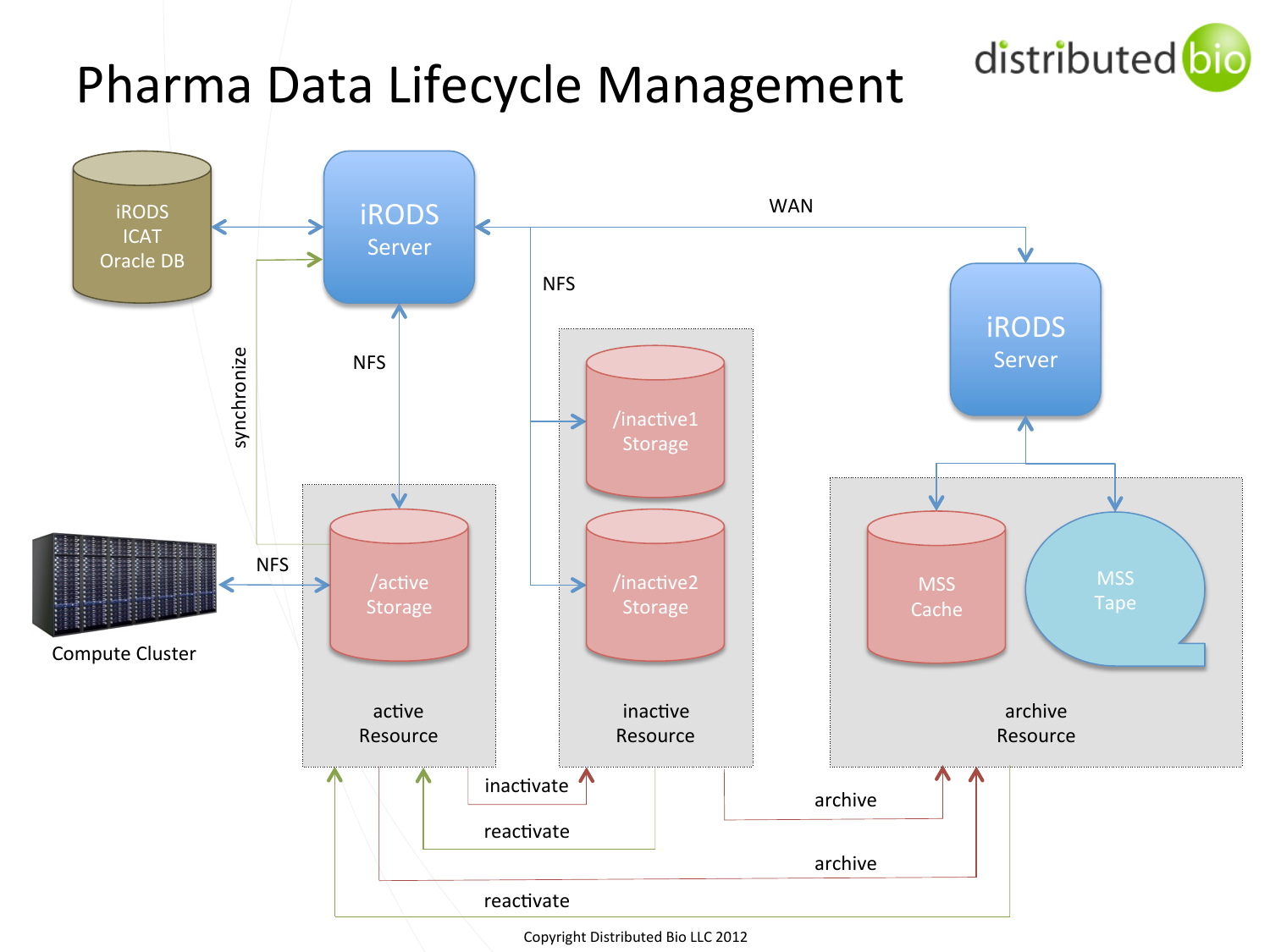

### The Interesting Part...

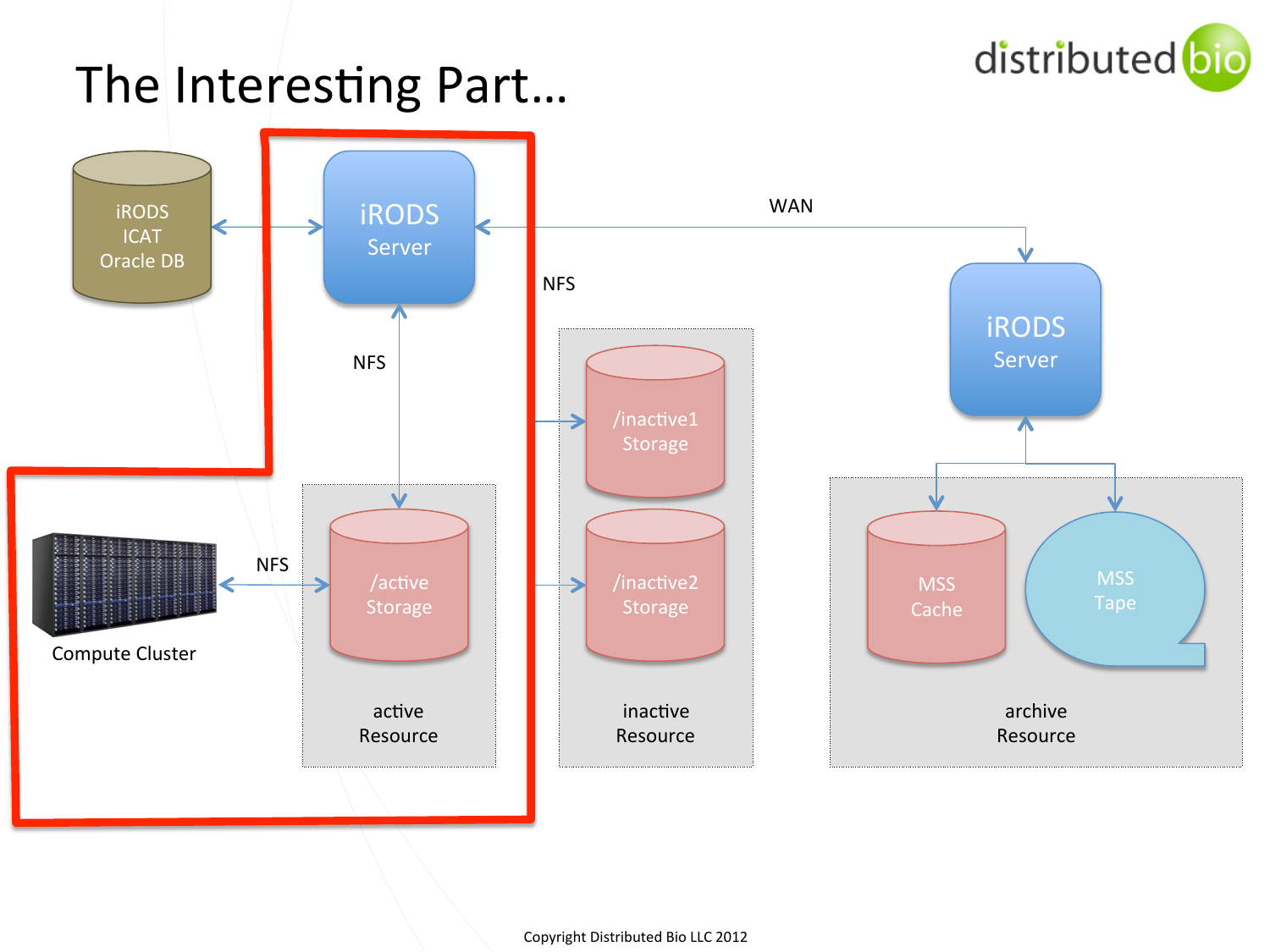

#### The "Direct Access File Driver"

- Retains original user/group ownership and file mode for files in vaults of this type
- Basically wraps "unix file system" driver calls with changes of user/group context
	- $-$  performs actions as the "client user"
	- $-$  does require using the RUN\_SERVER\_AS\_ROOT mode
	- $-$  iRODS and UNIX/Linux need to see the same namespace of usernames and groupnames
- Modified the function signature of some file driver routines (create, open, mkdir) to pass a structure containing filesystem meta-data information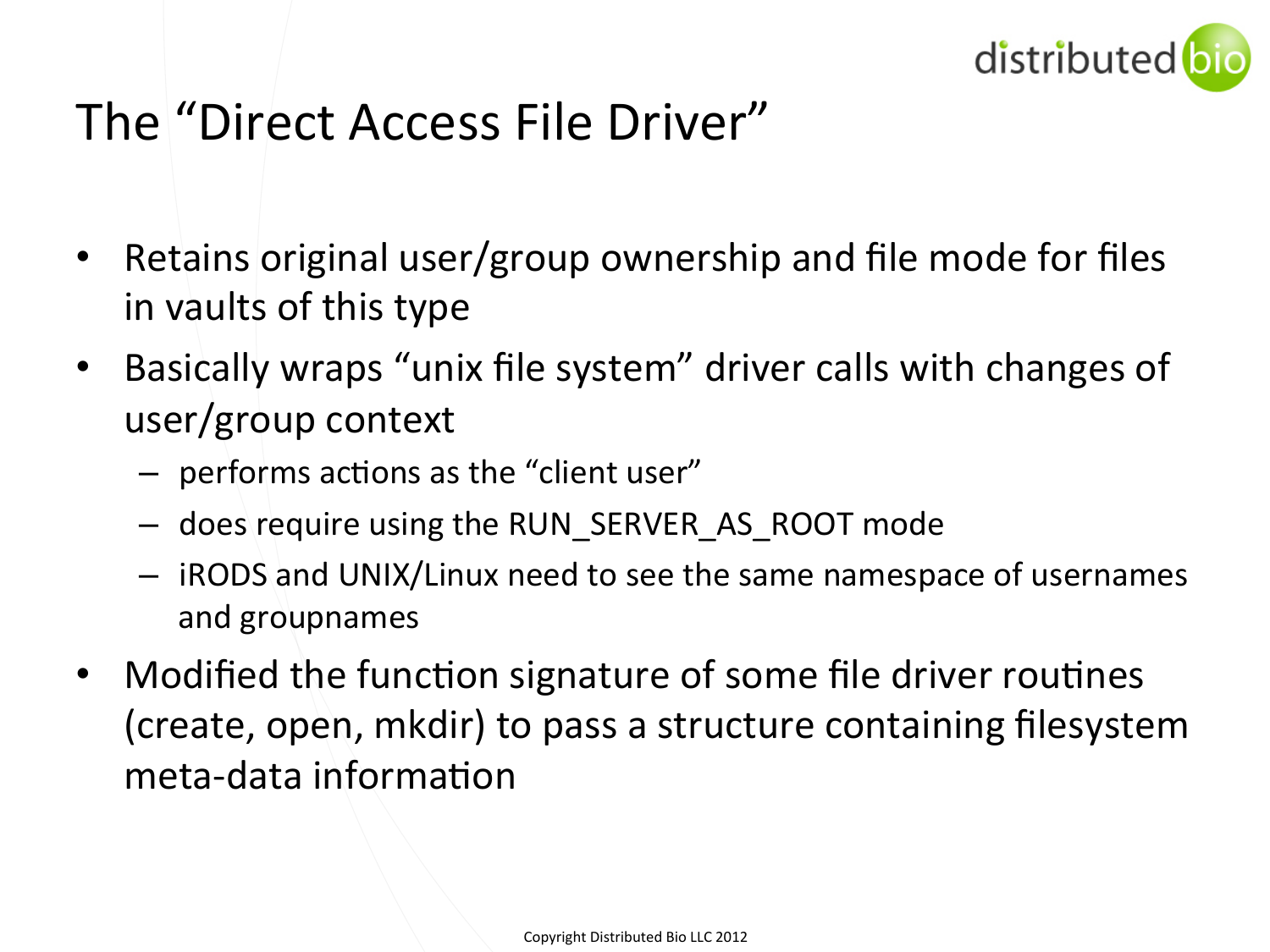

#### Capturing Filesystem Meta-data

- iput, irsync, ireg need to capture meta-data for files/ directories
	- $-$  passes this using new key/value pairs: fileUid, fileOwner, fileGid, fileGroup, fileMode, fileCtime, fileMtime, fileSourcePath
	- $-$  new R OBJT FILESYSTEM META table, indexed by object id, that is parallel to R\_DATA\_MAIN and R\_COLL\_MAIN
- when file driver create/open/mkdir calls are made, this information is passed along to the drivers if available (although only the direct access driver will actually use it)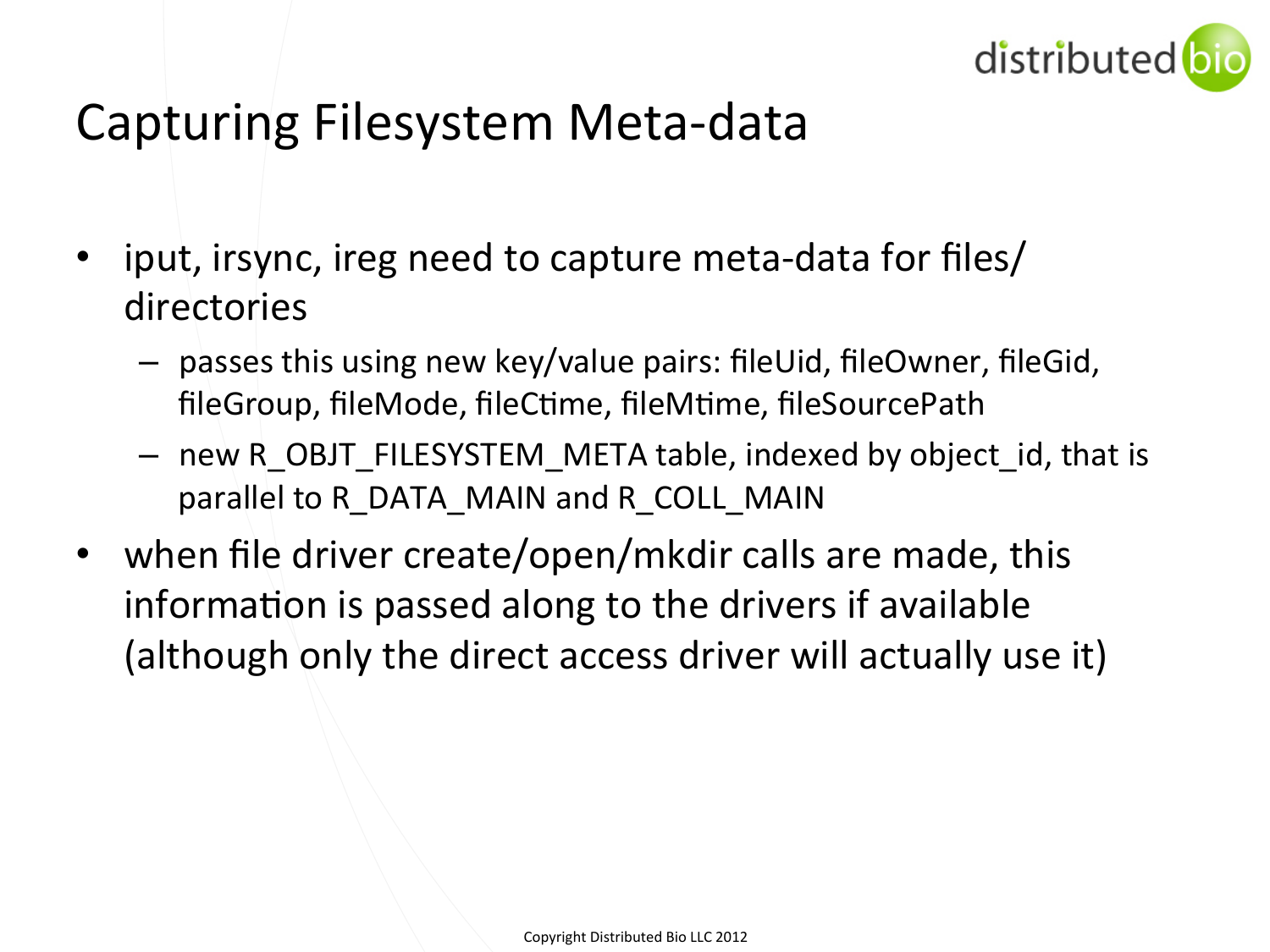

#### Current Issues and Limitations

- iget/irsync doesn't use this information to restore permissions
	- $-$  would only make sense when running iget/irsync as root (much like the  $-p$  option to tar)
- Can't set meta-data when calling imkdir, and can't ireg or iput an empty directory (to force meta-data collection relative to a reference)
- When doing irepl to a "direct access" resource, there are sometimes issues creating sub-directories and files if the containing directory permissions are too restrictive
	- $-$  consistent semantics, but not always the desired behaviour
	- $-$  adopted this behaviour in lieu of performing operations as root, and then fixing up permissions